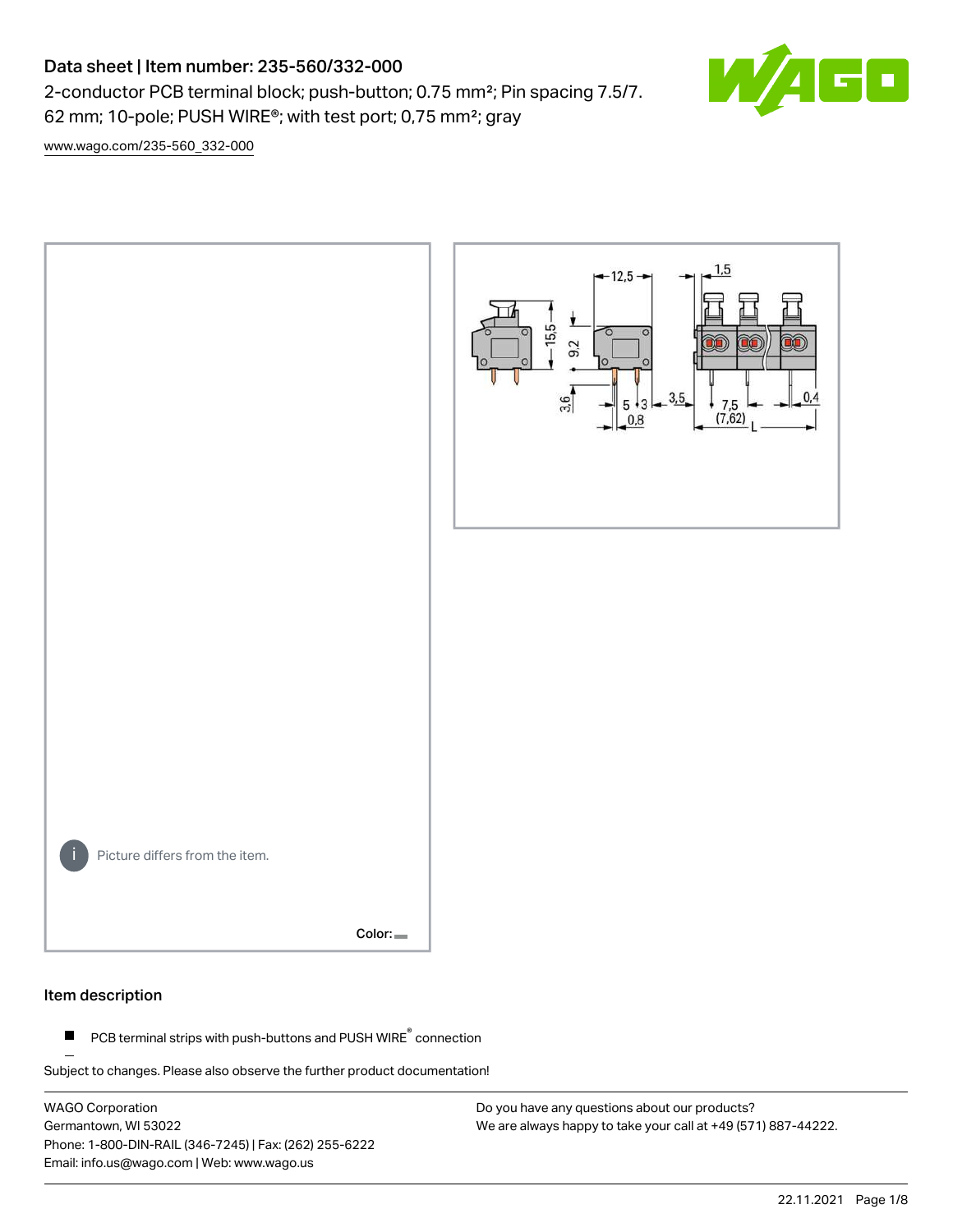

- **Double-wire connection for commoning signals**
- $\blacksquare$ Push-in termination of solid conductors
- Easy conductor removal via push-button  $\blacksquare$
- $\blacksquare$ Set to metric or inch pin spacing by compressing PCB terminal strips or pulling them apart
- $\blacksquare$ Also available with a test slot

### Data Notes

| Variants: | Other pole numbers                                               |
|-----------|------------------------------------------------------------------|
|           | Other colors                                                     |
|           | Mixed-color PCB connector strips                                 |
|           | Direct marking                                                   |
|           | Other versions (or variants) can be requested from WAGO Sales or |
|           | configured at https://configurator.wago.com/                     |

## Electrical data

### IEC Approvals

| Ratings per                 | IEC/EN 60664-1                                                        |
|-----------------------------|-----------------------------------------------------------------------|
| Rated voltage (III / 3)     | 400 V                                                                 |
| Rated surge voltage (III/3) | 6 <sub>kV</sub>                                                       |
| Rated voltage (III/2)       | 630 V                                                                 |
| Rated surge voltage (III/2) | 6 kV                                                                  |
| Nominal voltage (II/2)      | 1000V                                                                 |
| Rated surge voltage (II/2)  | 6 <sub>kV</sub>                                                       |
| Rated current               | 10A                                                                   |
| Legend (ratings)            | $(III / 2)$ $\triangle$ Overvoltage category III / Pollution degree 2 |

## UL Approvals

| Approvals per                  | UL 1059 |
|--------------------------------|---------|
| Rated voltage UL (Use Group B) | 300 V   |
| Rated current UL (Use Group B) | 10 A    |
| Rated voltage UL (Use Group D) | 300 V   |
| Rated current UL (Use Group D) | 10 A    |

### CSA Approvals

| per    |               |
|--------|---------------|
| ovais: | $\sim$ $\sim$ |
| Annr   | SΔ            |
|        | vv.           |
|        | ___           |
|        |               |

Subject to changes. Please also observe the further product documentation!

| WAGO Corporation                                       | Do you have any questions about our products?                 |
|--------------------------------------------------------|---------------------------------------------------------------|
| Germantown, WI 53022                                   | We are always happy to take your call at +49 (571) 887-44222. |
| Phone: 1-800-DIN-RAIL (346-7245)   Fax: (262) 255-6222 |                                                               |
| Email: info.us@wago.com   Web: www.wago.us             |                                                               |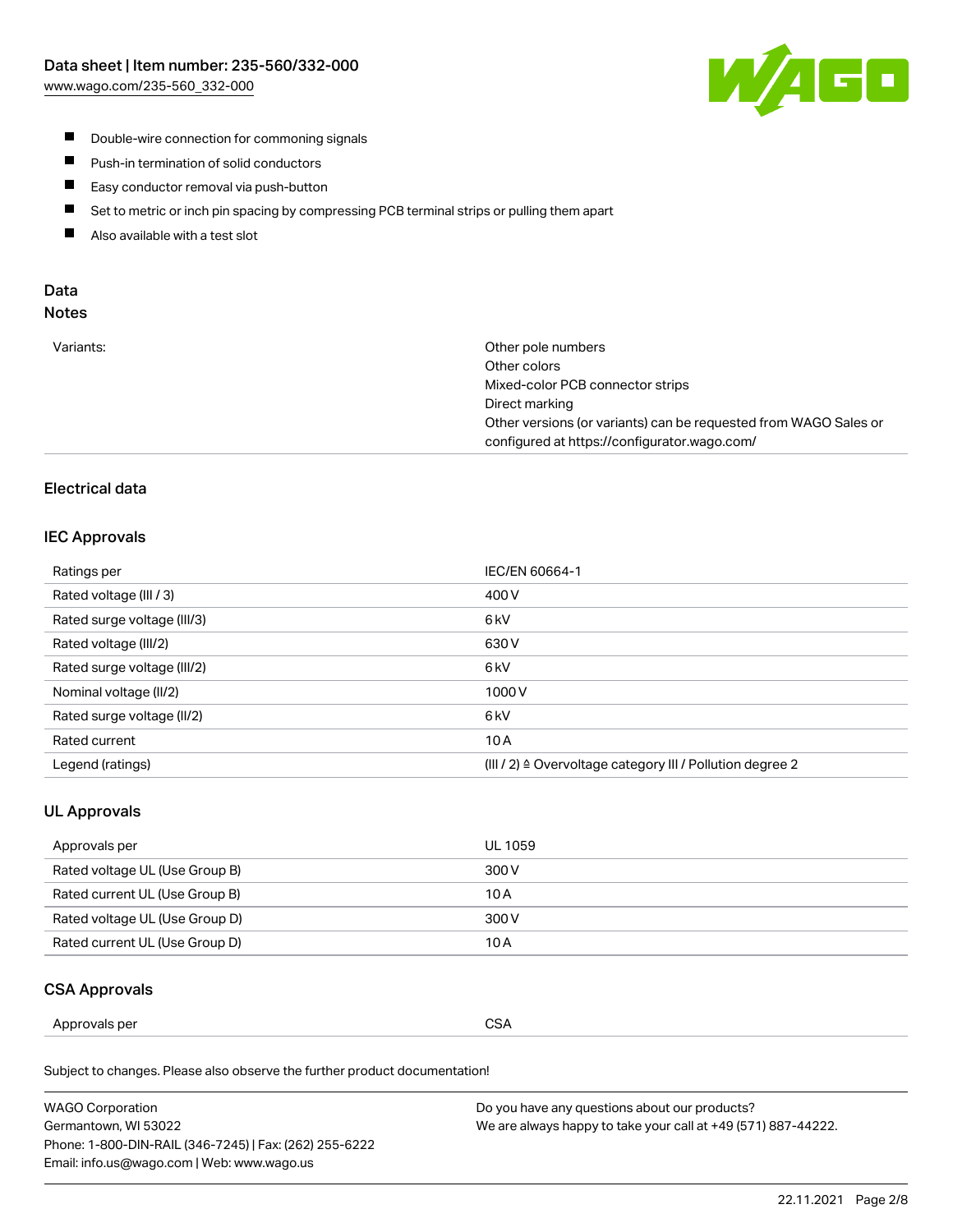[www.wago.com/235-560\\_332-000](http://www.wago.com/235-560_332-000)



| Rated voltage CSA (Use Group B) | 300 V |
|---------------------------------|-------|
| Rated current CSA (Use Group B) |       |

### Connection data

| Total number of connection points | 20 |
|-----------------------------------|----|
| Total number of potentials        | 10 |
| Number of connection types        |    |
| Number of levels                  |    |

## Connection 1

#### Connection technology PUSH WIRE®

|                                       | <b>PUSH WIRE</b>                       |
|---------------------------------------|----------------------------------------|
| Actuation type                        | Push-button                            |
| Solid conductor                       | $0.20.75$ mm <sup>2</sup> / 24  18 AWG |
| Strip length                          | $910$ mm / 0.35  0.39 inch             |
| Conductor connection direction to PCB | 0°                                     |
| Number of poles                       | 10                                     |

# Physical data

| Pin spacing                          | 7.5/7.62 mm / 0.295/0.3 inch |
|--------------------------------------|------------------------------|
| Width                                | 76.5 mm / 3.012 inch         |
| Height                               | 19.1 mm / 0.752 inch         |
| Height from the surface              | 15.5 mm / 0.61 inch          |
| Depth                                | 12.5 mm / 0.492 inch         |
| Solder pin length                    | 3.6 <sub>mm</sub>            |
| Solder pin dimensions                | $0.8 \times 0.4$ mm          |
| Drilled hole diameter with tolerance | $1^{(+0.1)}$ mm              |

## PCB contact

| PCB Contact                         | тнт                                      |
|-------------------------------------|------------------------------------------|
| Solder pin arrangement              | over the entire terminal strip (in-line) |
| Number of solder pins per potential |                                          |

# Material data

| Color          | gray |
|----------------|------|
| Material group |      |

Subject to changes. Please also observe the further product documentation!

| <b>WAGO Corporation</b>                                | Do you have any questions about our products?                 |
|--------------------------------------------------------|---------------------------------------------------------------|
| Germantown, WI 53022                                   | We are always happy to take your call at +49 (571) 887-44222. |
| Phone: 1-800-DIN-RAIL (346-7245)   Fax: (262) 255-6222 |                                                               |
| Email: info.us@wago.com   Web: www.wago.us             |                                                               |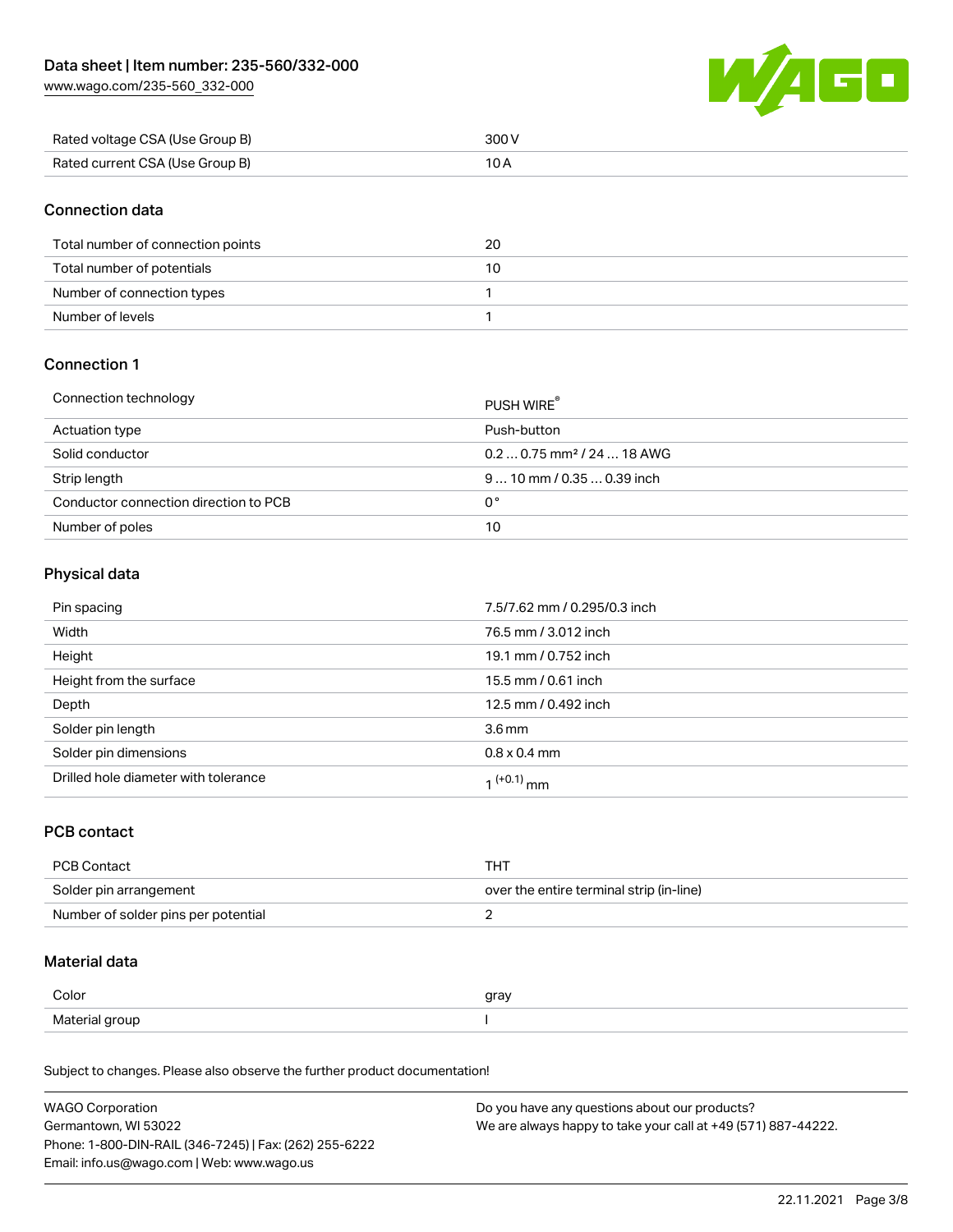[www.wago.com/235-560\\_332-000](http://www.wago.com/235-560_332-000)



| Insulation material               | Polyamide (PA66)                      |  |
|-----------------------------------|---------------------------------------|--|
| Flammability class per UL94       | V <sub>0</sub>                        |  |
| Clamping spring material          | Chrome nickel spring steel (CrNi)     |  |
| Contact material                  | Electrolytic copper $(E_{\text{Cl}})$ |  |
| Contact plating                   | tin-plated                            |  |
| Fire load                         | $0.184$ MJ                            |  |
| Weight                            | 9.2g                                  |  |
| <b>Environmental requirements</b> |                                       |  |

| Limit temperature range | -60  +105 °C |
|-------------------------|--------------|
|-------------------------|--------------|

# Commercial data

| Product Group         | 4 (Printed Circuit) |
|-----------------------|---------------------|
| PU (SPU)              | 60 (15) Stück       |
| Packaging type        | box                 |
| Country of origin     | CH.                 |
| <b>GTIN</b>           | 4044918831536       |
| Customs tariff number | 85369010000         |

## Approvals / Certificates

### UL-Approvals

| Logo     | Approval                            | <b>Additional Approval Text</b> | Certificate<br>name |
|----------|-------------------------------------|---------------------------------|---------------------|
| J<br>. . | UL<br>UL International Germany GmbH | $\overline{\phantom{0}}$        | E45172              |

## Optional accessories

Email: info.us@wago.com | Web: www.wago.us

| <b>Ferrules</b>         |                                                                                                   |                                               |                                                               |  |
|-------------------------|---------------------------------------------------------------------------------------------------|-----------------------------------------------|---------------------------------------------------------------|--|
| Ferrule                 |                                                                                                   |                                               |                                                               |  |
|                         | Item no.: 216-101                                                                                 |                                               | www.wago.com/216-101                                          |  |
|                         | Ferrule; Sleeve for 0.5 mm <sup>2</sup> / AWG 22; uninsulated; electro-tin plated; silver-colored |                                               |                                                               |  |
|                         | Item no.: 216-104                                                                                 |                                               |                                                               |  |
|                         | Ferrule; Sleeve for 1.5 mm <sup>2</sup> / AWG 16; uninsulated; electro-tin plated; silver-colored |                                               | www.wago.com/216-104                                          |  |
|                         | Item no.: 216-106                                                                                 |                                               |                                                               |  |
|                         | Ferrule; Sleeve for 2.5 mm <sup>2</sup> / AWG 14; uninsulated; electro-tin plated; silver-colored |                                               | www.wago.com/216-106                                          |  |
|                         | Subject to changes. Please also observe the further product documentation!                        |                                               |                                                               |  |
| <b>WAGO Corporation</b> |                                                                                                   | Do you have any questions about our products? |                                                               |  |
| Germantown, WI 53022    |                                                                                                   |                                               | We are always happy to take your call at +49 (571) 887-44222. |  |
|                         | Phone: 1-800-DIN-RAIL (346-7245)   Fax: (262) 255-6222                                            |                                               |                                                               |  |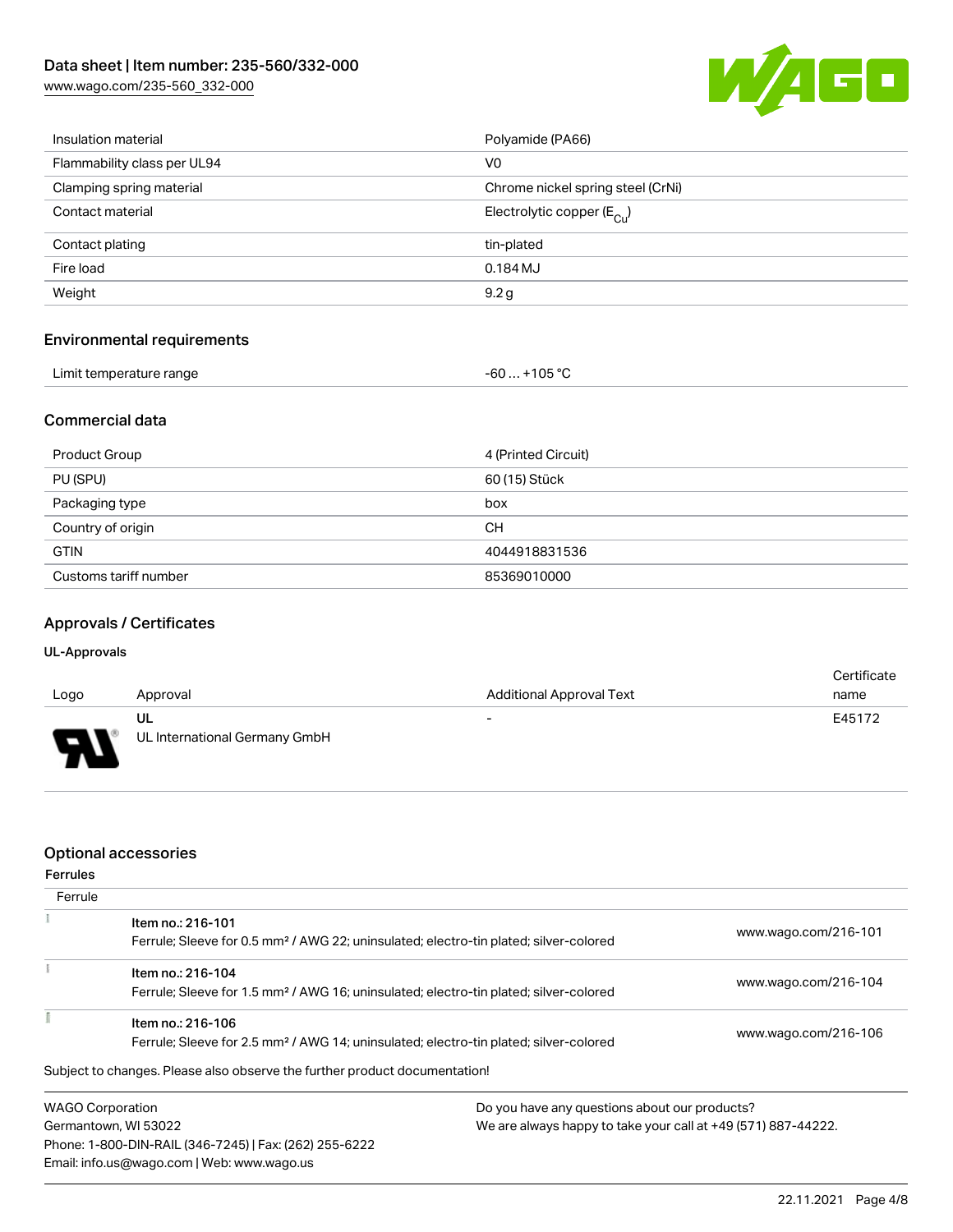## Data sheet | Item number: 235-560/332-000

[www.wago.com/235-560\\_332-000](http://www.wago.com/235-560_332-000)



|   | Item no.: 216-107<br>Ferrule; Sleeve for 4 mm <sup>2</sup> / AWG 12; uninsulated; electro-tin plated                                                                               | www.wago.com/216-107 |
|---|------------------------------------------------------------------------------------------------------------------------------------------------------------------------------------|----------------------|
| ī | Item no.: 216-108<br>Ferrule; Sleeve for 6 mm <sup>2</sup> / AWG 10; uninsulated; electro-tin plated; silver-colored                                                               | www.wago.com/216-108 |
| Ī | Item no.: 216-109<br>Ferrule; Sleeve for 10 mm <sup>2</sup> / AWG 8; uninsulated; electro-tin plated                                                                               | www.wago.com/216-109 |
|   | Item no.: 216-102<br>Ferrule; Sleeve for 0.75 mm <sup>2</sup> / AWG 20; uninsulated; electro-tin plated; silver-colored                                                            | www.wago.com/216-102 |
|   | Item no.: 216-103<br>Ferrule; Sleeve for 1 mm <sup>2</sup> / AWG 18; uninsulated; electro-tin plated                                                                               | www.wago.com/216-103 |
| Л | Item no.: 216-110<br>Ferrule; Sleeve for 16 mm <sup>2</sup> / AWG 6; uninsulated; electro-tin plated; metallic brown                                                               | www.wago.com/216-110 |
|   | Item no.: 216-123<br>Ferrule; Sleeve for 1 mm <sup>2</sup> / AWG 18; uninsulated; electro-tin plated; silver-colored                                                               | www.wago.com/216-123 |
|   | Item no.: 216-122<br>Ferrule; Sleeve for 0.75 mm <sup>2</sup> / AWG 20; uninsulated; electro-tin plated; silver-colored                                                            | www.wago.com/216-122 |
|   | Item no.: 216-124<br>Ferrule; Sleeve for 1.5 mm <sup>2</sup> / AWG 16; uninsulated; electro-tin plated                                                                             | www.wago.com/216-124 |
|   | Item no.: 216-142<br>Ferrule; Sleeve for 0.75 mm <sup>2</sup> / 18 AWG; uninsulated; electro-tin plated; electrolytic copper; gastight<br>crimped; acc. to DIN 46228, Part 1/08.92 | www.wago.com/216-142 |
|   | Item no.: 216-132<br>Ferrule; Sleeve for 0.34 mm <sup>2</sup> / AWG 24; uninsulated; electro-tin plated                                                                            | www.wago.com/216-132 |
|   | Item no.: 216-121<br>Ferrule; Sleeve for 0.5 mm <sup>2</sup> / AWG 22; uninsulated; electro-tin plated; silver-colored                                                             | www.wago.com/216-121 |
|   | Item no.: 216-143<br>Ferrule; Sleeve for 1 mm <sup>2</sup> / AWG 18; uninsulated; electro-tin plated; electrolytic copper; gastight<br>crimped; acc. to DIN 46228, Part 1/08.92    | www.wago.com/216-143 |
|   | Item no.: 216-131<br>Ferrule; Sleeve for 0.25 mm <sup>2</sup> / AWG 24; uninsulated; electro-tin plated; silver-colored                                                            | www.wago.com/216-131 |
|   | Item no.: 216-141<br>Ferrule; Sleeve for 0.5 mm <sup>2</sup> / 20 AWG; uninsulated; electro-tin plated; electrolytic copper; gastight<br>crimped; acc. to DIN 46228, Part 1/08.92  | www.wago.com/216-141 |
|   | Item no.: 216-152<br>Ferrule; Sleeve for 0.34 mm <sup>2</sup> / AWG 24; uninsulated; electro-tin plated                                                                            | www.wago.com/216-152 |
|   | Item no.: 216-203<br>Ferrule; Sleeve for 1 mm <sup>2</sup> / AWG 18; insulated; electro-tin plated; red                                                                            | www.wago.com/216-203 |
|   | Item no.: 216-206                                                                                                                                                                  | www.wago.com/216-206 |

WAGO Corporation Germantown, WI 53022 Phone: 1-800-DIN-RAIL (346-7245) | Fax: (262) 255-6222 Email: info.us@wago.com | Web: www.wago.us

Do you have any questions about our products? We are always happy to take your call at +49 (571) 887-44222.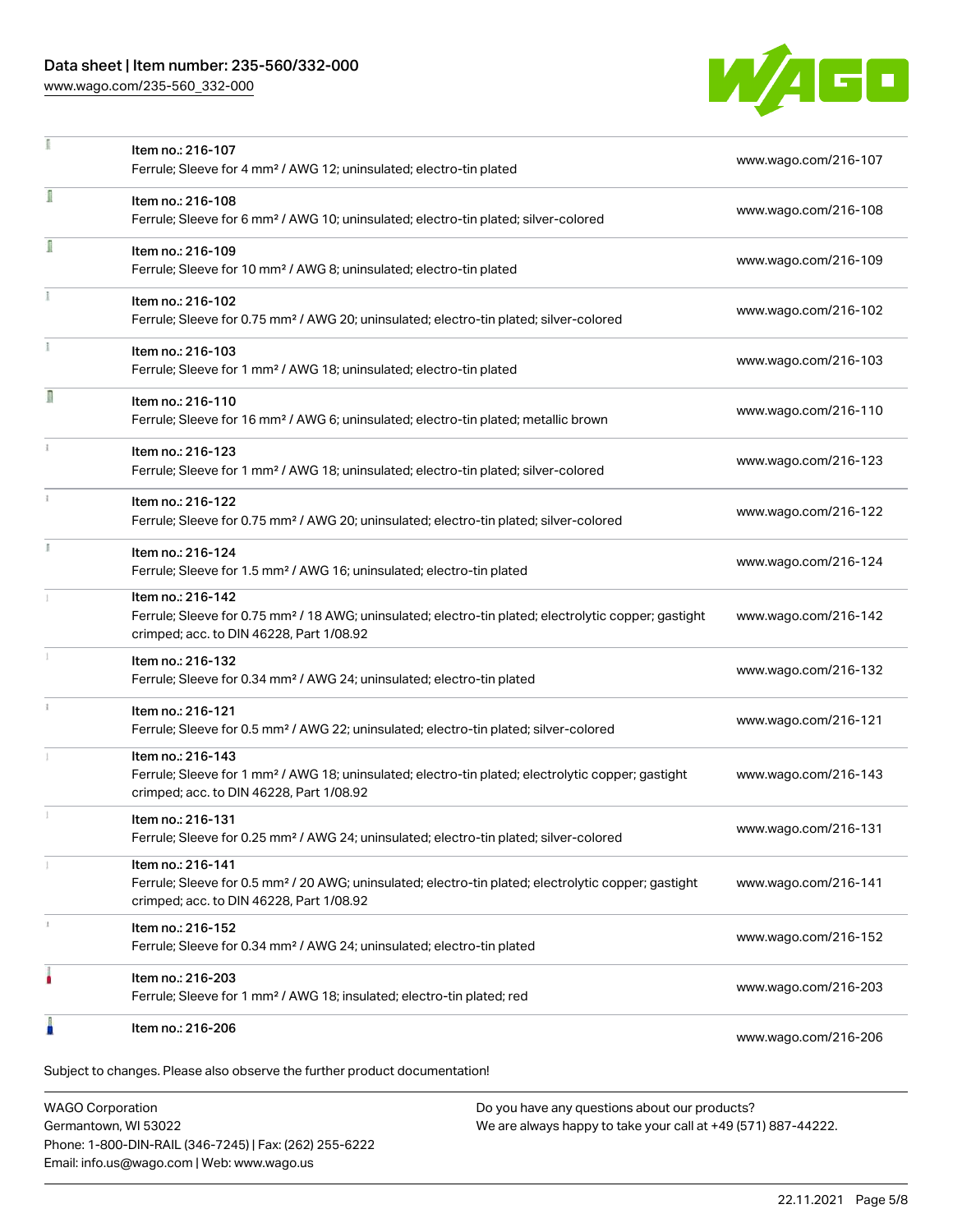[www.wago.com/235-560\\_332-000](http://www.wago.com/235-560_332-000)



|   | Ferrule; Sleeve for 2.5 mm <sup>2</sup> / AWG 14; insulated; electro-tin plated; blue                                                                                                                      |                      |
|---|------------------------------------------------------------------------------------------------------------------------------------------------------------------------------------------------------------|----------------------|
| I | Item no.: 216-207<br>Ferrule; Sleeve for 4 mm <sup>2</sup> / AWG 12; insulated; electro-tin plated; gray                                                                                                   | www.wago.com/216-207 |
|   | Item no.: 216-202<br>Ferrule; Sleeve for 0.75 mm <sup>2</sup> / 18 AWG; insulated; electro-tin plated; gray                                                                                                | www.wago.com/216-202 |
|   | Item no.: 216-151<br>Ferrule; Sleeve for 0.25 mm <sup>2</sup> / AWG 24; uninsulated; electro-tin plated                                                                                                    | www.wago.com/216-151 |
| Â | Item no.: 216-204<br>Ferrule; Sleeve for 1.5 mm <sup>2</sup> / AWG 16; insulated; electro-tin plated; black                                                                                                | www.wago.com/216-204 |
| J | Item no.: 216-209<br>Ferrule; Sleeve for 10 mm <sup>2</sup> / AWG 8; insulated; electro-tin plated; red                                                                                                    | www.wago.com/216-209 |
|   | Item no.: 216-205<br>Ferrule; Sleeve for 2.08 mm <sup>2</sup> / AWG 14; insulated; electro-tin plated; yellow                                                                                              | www.wago.com/216-205 |
|   | Item no.: 216-144<br>Ferrule; Sleeve for 1.5 mm <sup>2</sup> / AWG 16; uninsulated; electro-tin plated; electrolytic copper; gastight<br>crimped; acc. to DIN 46228, Part 1/08.92; silver-colored          | www.wago.com/216-144 |
|   | Item no.: 216-208<br>Ferrule; Sleeve for 6 mm <sup>2</sup> / AWG 10; insulated; electro-tin plated; electrolytic copper; gastight crimped; www.wago.com/216-208<br>acc. to DIN 46228, Part 4/09.90; yellow |                      |
|   | Item no.: 216-201<br>Ferrule; Sleeve for 0.5 mm <sup>2</sup> / 20 AWG; insulated; electro-tin plated; white                                                                                                | www.wago.com/216-201 |
|   | Item no.: 216-223<br>Ferrule; Sleeve for 1 mm <sup>2</sup> / AWG 18; insulated; electro-tin plated; red                                                                                                    | www.wago.com/216-223 |
|   | Item no.: 216-210<br>Ferrule; Sleeve for 16 mm <sup>2</sup> / AWG 6; insulated; electro-tin plated; electrolytic copper; gastight crimped; www.wago.com/216-210<br>acc. to DIN 46228, Part 4/09.90; blue   |                      |
|   | Item no.: 216-241<br>Ferrule; Sleeve for 0.5 mm <sup>2</sup> / 20 AWG; insulated; electro-tin plated; electrolytic copper; gastight<br>crimped; acc. to DIN 46228, Part 4/09.90; white                     | www.wago.com/216-241 |
|   | Item no.: 216-242<br>Ferrule; Sleeve for 0.75 mm <sup>2</sup> / 18 AWG; insulated; electro-tin plated; electrolytic copper; gastight<br>crimped; acc. to DIN 46228, Part 4/09.90; gray                     | www.wago.com/216-242 |
|   | Item no.: 216-222<br>Ferrule; Sleeve for 0.75 mm <sup>2</sup> / 18 AWG; insulated; electro-tin plated; gray                                                                                                | www.wago.com/216-222 |
|   | Item no.: 216-221<br>Ferrule; Sleeve for 0.5 mm <sup>2</sup> / 20 AWG; insulated; electro-tin plated; white                                                                                                | www.wago.com/216-221 |
| Â | Item no.: 216-224<br>Ferrule; Sleeve for 1.5 mm <sup>2</sup> / AWG 16; insulated; electro-tin plated; black                                                                                                | www.wago.com/216-224 |
|   | Item no.: 216-243<br>Ferrule; Sleeve for 1 mm <sup>2</sup> / AWG 18; insulated; electro-tin plated; electrolytic copper; gastight crimped; www.wago.com/216-243<br>acc. to DIN 46228, Part 4/09.90; red    |                      |
|   | Subject to changes. Please also observe the further product documentation!                                                                                                                                 |                      |
|   | <b>WAGO Corporation</b><br>Do you have any questions about our products?                                                                                                                                   |                      |

Germantown, WI 53022 Phone: 1-800-DIN-RAIL (346-7245) | Fax: (262) 255-6222 Email: info.us@wago.com | Web: www.wago.us

Do you have any questions about our products? We are always happy to take your call at +49 (571) 887-44222.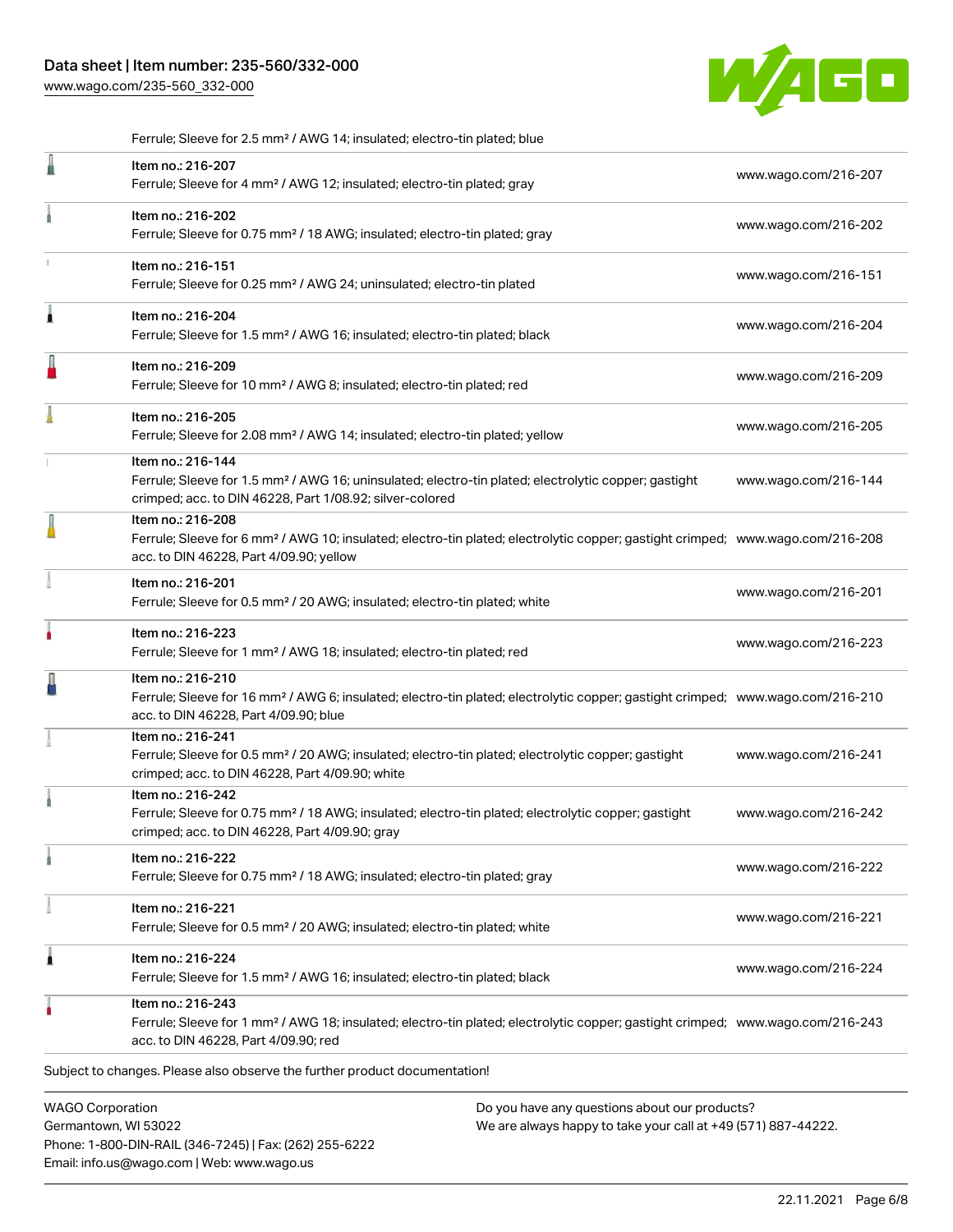## Data sheet | Item number: 235-560/332-000

[www.wago.com/235-560\\_332-000](http://www.wago.com/235-560_332-000)



| 1 | Item no.: 216-244<br>Ferrule; Sleeve for 1.5 mm <sup>2</sup> / AWG 16; insulated; electro-tin plated; electrolytic copper; gastight<br>crimped; acc. to DIN 46228, Part 4/09.90; black                     | www.wago.com/216-244 |
|---|------------------------------------------------------------------------------------------------------------------------------------------------------------------------------------------------------------|----------------------|
|   | Item no.: 216-263<br>Ferrule; Sleeve for 1 mm <sup>2</sup> / AWG 18; insulated; electro-tin plated; electrolytic copper; gastight crimped; www.wago.com/216-263<br>acc. to DIN 46228, Part 4/09.90; red    |                      |
| I | Item no.: 216-246<br>Ferrule; Sleeve for 2.5 mm <sup>2</sup> / AWG 14; insulated; electro-tin plated; electrolytic copper; gastight<br>crimped; acc. to DIN 46228, Part 4/09.90; blue                      | www.wago.com/216-246 |
| I | Item no.: 216-266<br>Ferrule; Sleeve for 2.5 mm <sup>2</sup> / AWG 14; insulated; electro-tin plated; electrolytic copper; gastight<br>crimped; acc. to DIN 46228, Part 4/09.90; blue                      | www.wago.com/216-266 |
| Â | Item no.: 216-264<br>Ferrule; Sleeve for 1.5 mm <sup>2</sup> / AWG 16; insulated; electro-tin plated; electrolytic copper; gastight<br>crimped; acc. to DIN 46228, Part 4/09.90; black                     | www.wago.com/216-264 |
| Â | Item no.: 216-284<br>Ferrule; Sleeve for 1.5 mm <sup>2</sup> / AWG 16; insulated; electro-tin plated; electrolytic copper; gastight<br>crimped; acc. to DIN 46228, Part 4/09.90; black                     | www.wago.com/216-284 |
| A | Item no.: 216-286<br>Ferrule; Sleeve for 2.5 mm <sup>2</sup> / AWG 14; insulated; electro-tin plated; electrolytic copper; gastight<br>crimped; acc. to DIN 46228, Part 4/09.90; blue                      | www.wago.com/216-286 |
| ä | Item no.: 216-287<br>Ferrule; Sleeve for 4 mm <sup>2</sup> / AWG 12; insulated; electro-tin plated; electrolytic copper; gastight crimped; www.wago.com/216-287<br>acc. to DIN 46228, Part 4/09.90; gray   |                      |
|   | Item no.: 216-262<br>Ferrule; Sleeve for 0.75 mm <sup>2</sup> / 18 AWG; insulated; electro-tin plated; electrolytic copper; gastight<br>crimped; acc. to DIN 46228, Part 4/09.90; gray                     | www.wago.com/216-262 |
|   | Item no.: 216-288<br>Ferrule; Sleeve for 6 mm <sup>2</sup> / AWG 10; insulated; electro-tin plated; electrolytic copper; gastight crimped; www.wago.com/216-288<br>acc. to DIN 46228, Part 4/09.90; yellow |                      |
|   | Item no.: 216-289<br>Ferrule; Sleeve for 10 mm <sup>2</sup> / AWG 8; insulated; electro-tin plated; electrolytic copper; gastight crimped; www.wago.com/216-289<br>acc. to DIN 46228, Part 4/09.90; red    |                      |
|   | Item no.: 216-301<br>Ferrule; Sleeve for 0.25 mm <sup>2</sup> / AWG 24; insulated; electro-tin plated; yellow                                                                                              | www.wago.com/216-301 |
|   | Item no.: 216-321<br>Ferrule; Sleeve for 0.25 mm <sup>2</sup> / AWG 24; insulated; electro-tin plated; yellow                                                                                              | www.wago.com/216-321 |
| ۸ | Item no.: 216-322<br>Ferrule; Sleeve for 0.34 mm <sup>2</sup> / 22 AWG; insulated; electro-tin plated; green                                                                                               | www.wago.com/216-322 |
| ä | Item no.: 216-267<br>Ferrule; Sleeve for 4 mm <sup>2</sup> / AWG 12; insulated; electro-tin plated; electrolytic copper; gastight crimped; www.wago.com/216-267<br>acc. to DIN 46228, Part 4/09.90; gray   |                      |
|   | Item no.: 216-302<br>Ferrule; Sleeve for 0.34 mm <sup>2</sup> / 22 AWG; insulated; electro-tin plated; light turquoise                                                                                     | www.wago.com/216-302 |

Subject to changes. Please also observe the further product documentation!

| WAGO Corporation                                       | Do you have any questions about our products?                 |
|--------------------------------------------------------|---------------------------------------------------------------|
| Germantown, WI 53022                                   | We are always happy to take your call at +49 (571) 887-44222. |
| Phone: 1-800-DIN-RAIL (346-7245)   Fax: (262) 255-6222 |                                                               |
| Email: info.us@wago.com   Web: www.wago.us             |                                                               |